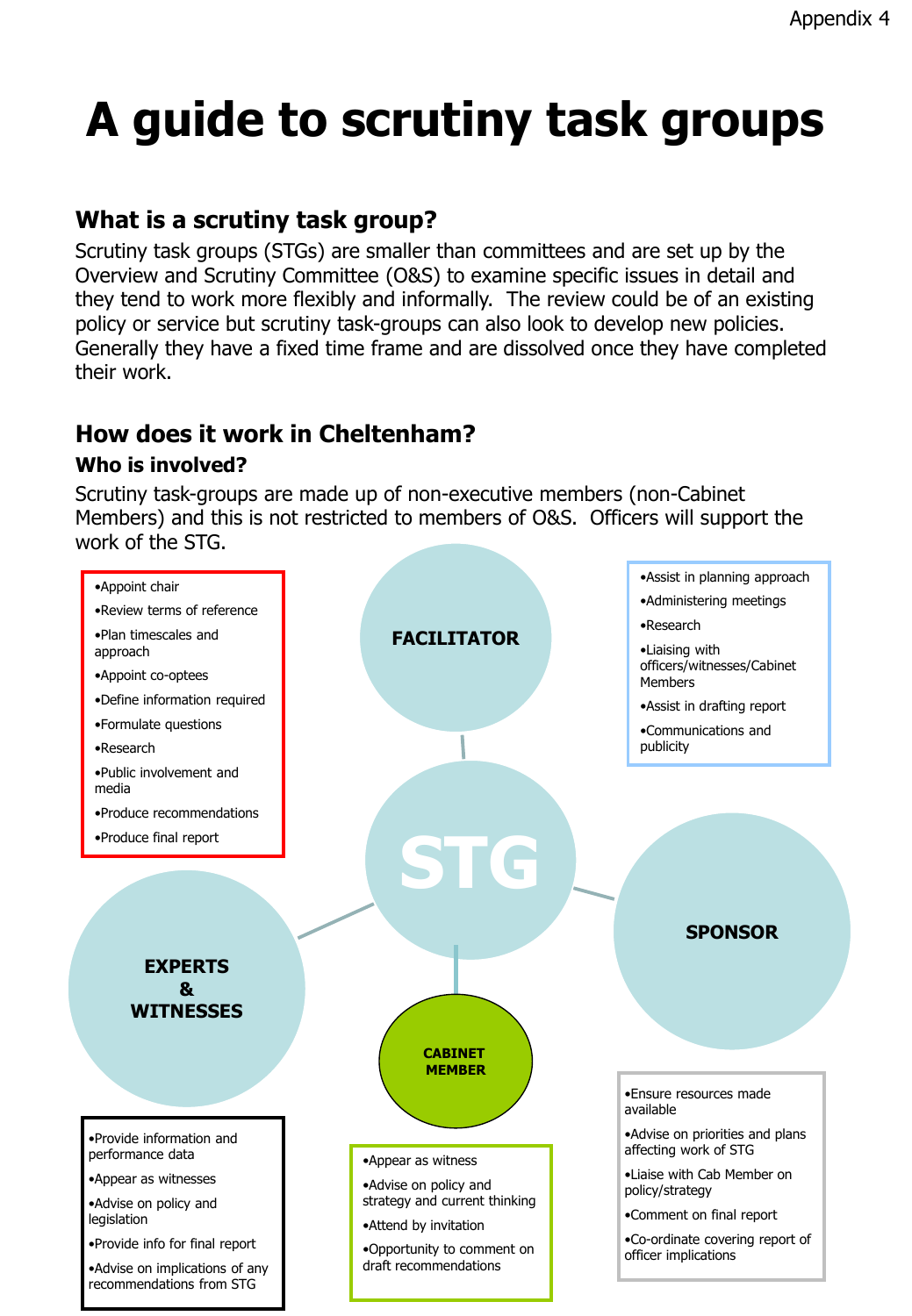#### **How do they gather information?**

When establishing a STG, O&S will set its clear terms of reference. The STG will then develop their **One Page Strategy** which sets out how they plan to approach the review. The STG can obtain information through many different media, including face-to-face interviews; questionnaires; focus groups; site visits; reports; and written submissions. The most common witnesses are council officers, representatives from partner agencies and service users.

#### **How do they report their findings?**

When the STG has finished gathering information, it will draft a report and agree its recommendations. Officers will support the STG and at the same time draft a covering report which includes HR, Legal and Financial implications associated with the recommendations being made by the STG. The STG will also consult on their report and give others such as the Cabinet Member, the opportunity to comment and suggest any corrections. The report will be considered by O&S who will be asked to endorse the recommendations of the STG before the report is considered by Cabinet or other body.

#### **What happens next?**

The STG recommendations will be considered by Cabinet or other body and will either be agreed or rejected.

If the recommendations are agreed, then O&S will monitor the implementation and outcome of the recommendations and review them, typically in 6 months time.

If the recommendations are rejected, then the reasons will be reported back to the STG and O&S.